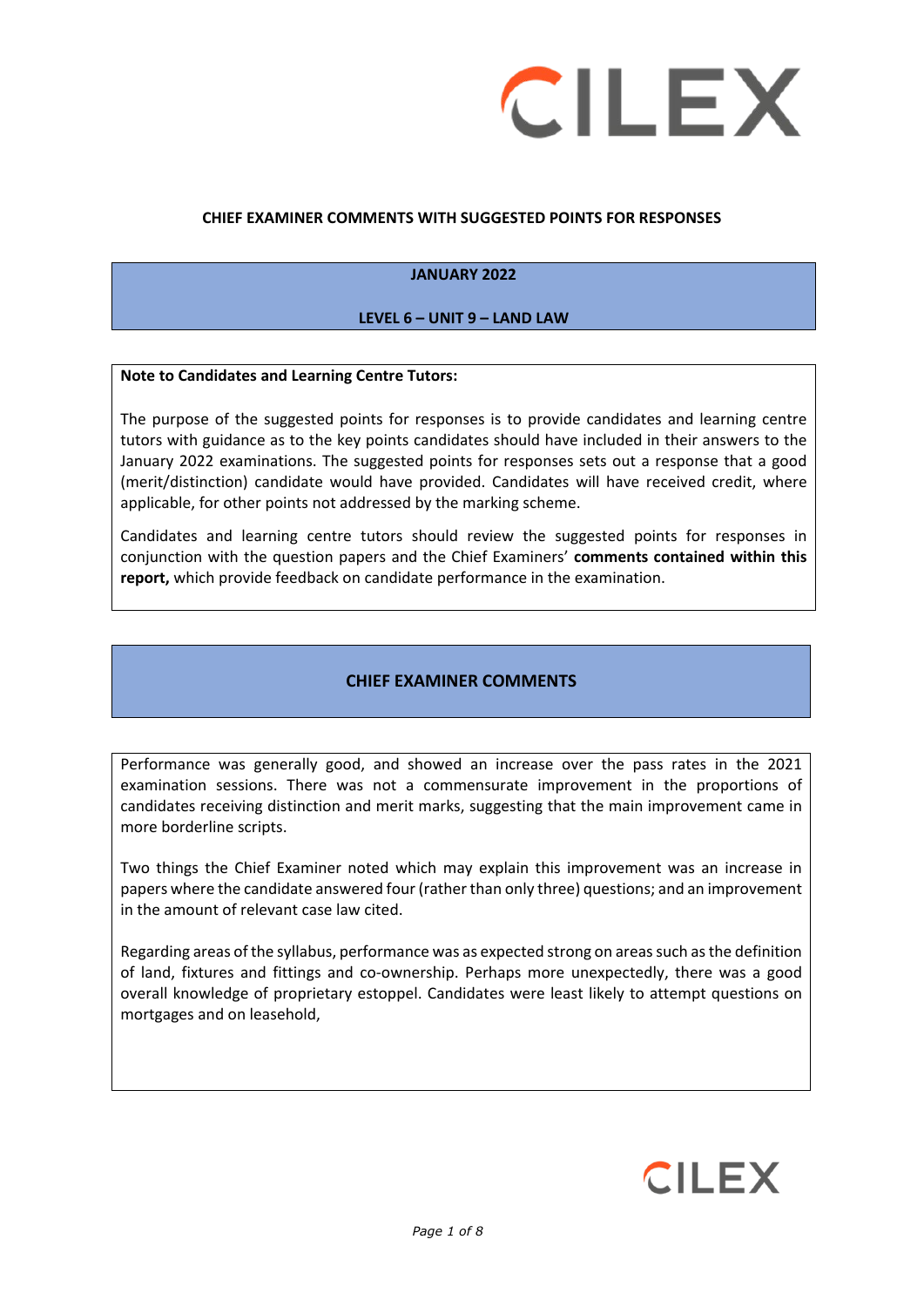## **CANDIDATE PERFORMANCE FOR EACH QUESTION**

#### **SECTION A**

## **Question 1**

This question tested knowledge of co-ownership of land. The topic of co-ownership is a common one, although it is more frequently tested in section B as part of a problem scenario. That this is an area candidates tend to consider "easier" is shown by the large proportion who selected the question.

# **Question 2**

This question focused on proprietary estoppel. It has been noted in previous reports that candidates have traditionally underperformed on questions on this topic, so it was pleasing to see stronger performance than usual.

## **Question 3**

This two-part question examined knowledge of how interests are protected in unregistered and registered land. I Weaker answers tended to show a lack of knowledge of the rules relating to one type of land in comparison with the other.

## **Question 4**

This question on mortgages was one of the least popular questions on the paper. The question was generally answered moderately well, with answers tending toward the descriptive rather than the analytical.

## **SECTION B**

## **Question 1**

This problem scenario tested knowledge and application of the law relating to easements. While easements has historically been a stronger topic across previous cohorts, this questions tested some of the more complex legal elements, especially the doctrine of prescription, which likely explains that performance is perhaps slightly below the historical average for this type of question.

## **Question 2**

This questioned was answered well. This was likely a result of the question examining areas which candidates tend to consider easier – the definition of land and fixtures and fittings.

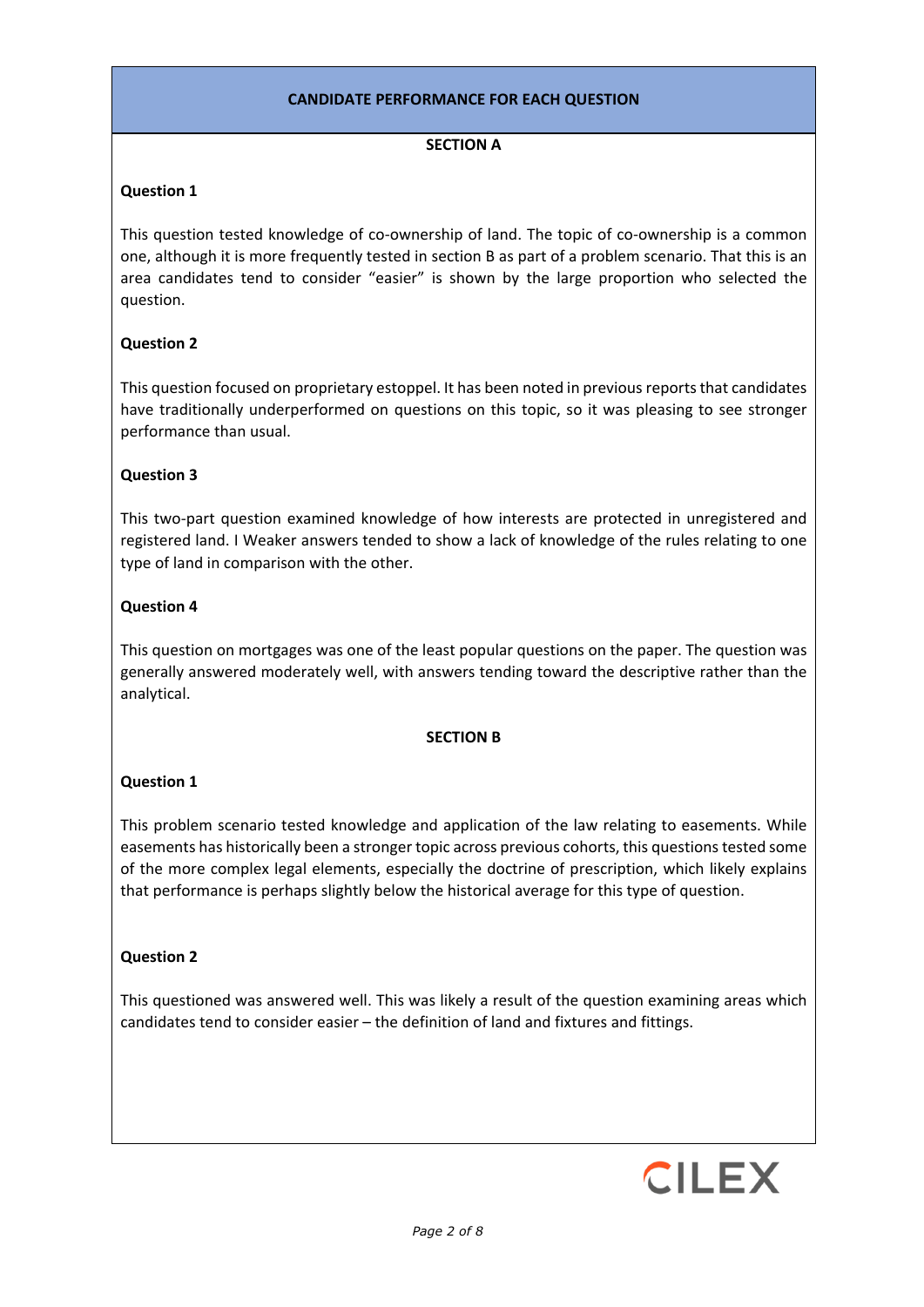# **Question 3**

This was the least popular question on the paper. The area examined, leasehold, is traditionally unpopular among candidates and anecdotally a number of the weaker answers were clearly a candidate picking a fourth question almost at random.

## **Question 4**

The question was in some ways more challenging than previous freehold covenants questions, in that part of the question examined the discharge and modification of such covenants. However, the performance on part (a) was surprisingly weak also, in comparison to previous similar questions. I

#### **SUGGESTED POINTS FOR RESPONSE**

#### **LEVEL 6 – UNIT 9 – LAND LAW**

| <b>Question</b><br><b>Number</b> | <b>Suggested Points for Responses</b>                                                                                                                                                                                                                           | <b>Max</b><br><b>Marks</b> |
|----------------------------------|-----------------------------------------------------------------------------------------------------------------------------------------------------------------------------------------------------------------------------------------------------------------|----------------------------|
| $\mathbf{1}$                     | Responses should include:<br>Explanation of methods of holding co-owned land.<br>Concept of severance and effect.<br>Severance by notice.<br>Other methods of severance at common law.<br>Analysis assessing ease of using each method.<br>Reasoned conclusion. | 25                         |
|                                  | Responses could include:<br>Further detail as to operation of joint tenancy/ tenancy in<br>common.<br>Presumptions that might give rise to an initial joint tenancy.<br>Survivorship and reasons for severance.<br>Further detail as to methods of severance.   |                            |
| <b>Question 1 Total:</b>         |                                                                                                                                                                                                                                                                 |                            |

| <b>Question</b> | <b>Suggested Points for Responses</b>                                                                                                                                                                                                                                                                                                                                                                                            | <b>Max</b>   |
|-----------------|----------------------------------------------------------------------------------------------------------------------------------------------------------------------------------------------------------------------------------------------------------------------------------------------------------------------------------------------------------------------------------------------------------------------------------|--------------|
| <b>Number</b>   |                                                                                                                                                                                                                                                                                                                                                                                                                                  | <b>Marks</b> |
| $\overline{2}$  | Responses should include:<br>Modern approach to estoppel.<br>$\bullet$<br>"Requirement" of assurance and discussion of relevant case law.<br>$\bullet$<br>"Requirement" of reliance and discussion of relevant case law.<br>$\bullet$<br>"Requirement" of detriment and discussion of relevant case law.<br>$\bullet$<br>Analysis evaluating how far estoppel is based on clear principles.<br>$\bullet$<br>Reasoned conclusion. | 25           |

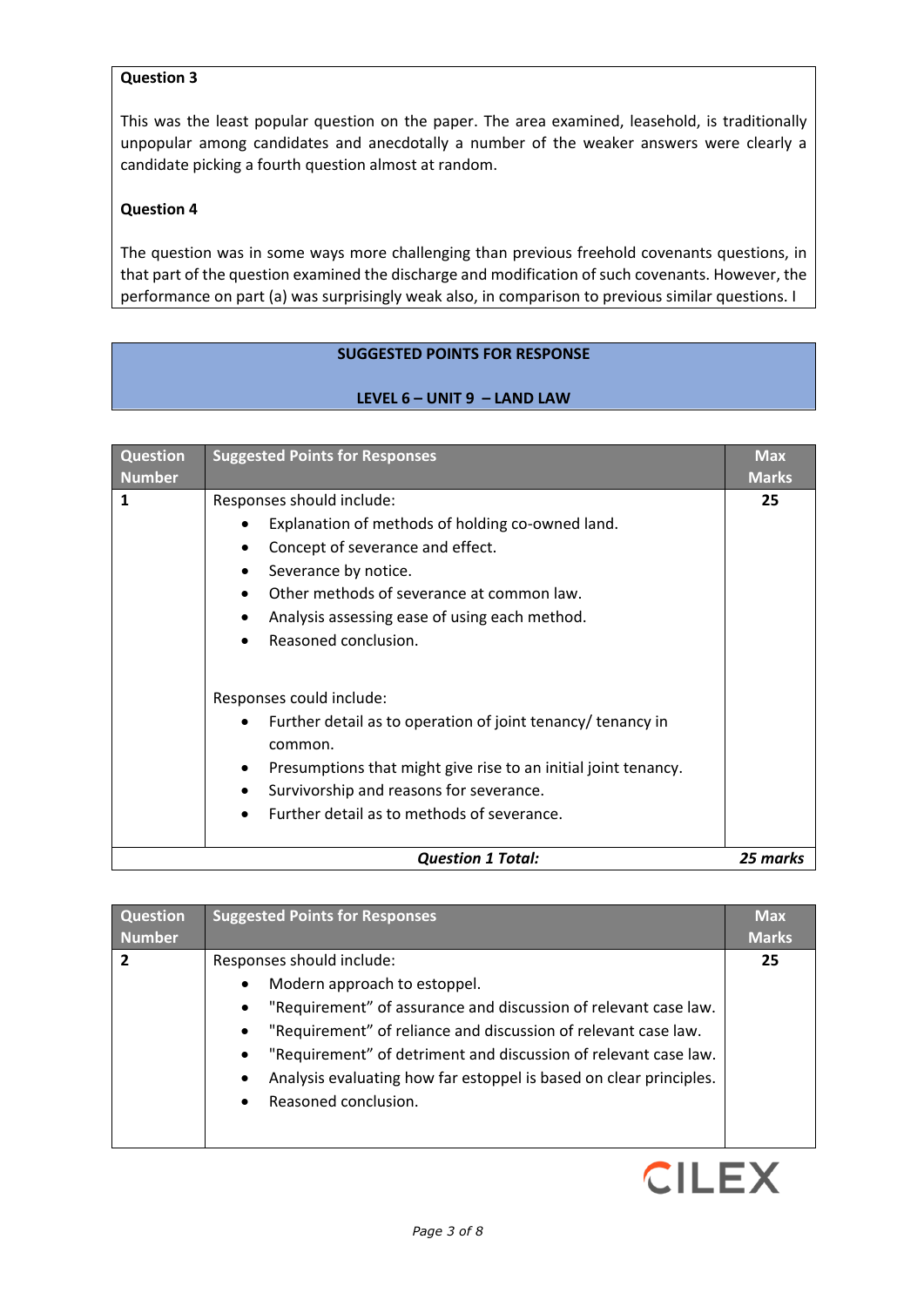| Responses could include:<br>Overarching concept of unconscionability.<br>$\bullet$<br>Clarity (or lack of it) as to principles regarding remedies.<br>$\bullet$<br>S2 LP(MP)A 1989, commercial and "farm and family" cases.<br>$\bullet$<br>Overlap between estoppel and trust.<br>$\bullet$ |          |
|----------------------------------------------------------------------------------------------------------------------------------------------------------------------------------------------------------------------------------------------------------------------------------------------|----------|
| <b>Question 2 Total:</b>                                                                                                                                                                                                                                                                     | 25 marks |

| <b>Question</b> | <b>Suggested Points for Responses</b>                                          | <b>Max</b>   |
|-----------------|--------------------------------------------------------------------------------|--------------|
| <b>Number</b>   |                                                                                | <b>Marks</b> |
| 3(a)            | Responses should include:                                                      | 10           |
|                 | Distinction between legal and equitable interests.                             |              |
|                 | Idea that legal interests "bind the world".<br>٠                               |              |
|                 | Equitable interests.<br>٠                                                      |              |
|                 | Effect of Land Charges Act 1972 and need for protection under<br>the Act.      |              |
|                 | Basic discussion of concept of over-reaching.                                  |              |
|                 | The doctrine of notice for residual interests.                                 |              |
|                 | Reasoned conclusion.<br>$\bullet$                                              |              |
|                 |                                                                                |              |
|                 | Responses could include:                                                       |              |
|                 | Further detail as to effect of s1 Law of Property Act 1925.                    |              |
|                 | Puisne mortgages as exceptions to usual rule re: legal interests.              |              |
|                 | Further detail as to Land Charges Act 1972.<br>$\bullet$                       |              |
|                 | Case law relating to over-reaching and/or the doctrine of notice.<br>$\bullet$ |              |
|                 |                                                                                |              |
| 3(b)            | Responses should include:                                                      | 15           |
|                 | Continuing distinction between legal and equitable interests.<br>٠             |              |
|                 | General rules and principles of registration of interests.<br>٠                |              |
|                 | Entering an interest on the register - notices and restrictions.               |              |
|                 | Status of over-riding interests under Land Registration Act 2002.              |              |
|                 | Reasoned conclusion.                                                           |              |
|                 |                                                                                |              |
|                 | Responses could include:                                                       |              |
|                 | Further detail as to operation of register(s).<br>٠                            |              |
|                 | Further detail as to sch 1 and sch 3 Land Registration Act 2002.               |              |
|                 | Issues of priority.<br>$\bullet$                                               |              |
|                 | Potential reform and e-conveyancing.                                           |              |
|                 | Relevant case law relating to any/all of the above points,                     |              |
|                 | especially case law post-2002.                                                 |              |
|                 |                                                                                |              |
|                 | <b>Question 3 Total:</b>                                                       | 25 marks     |

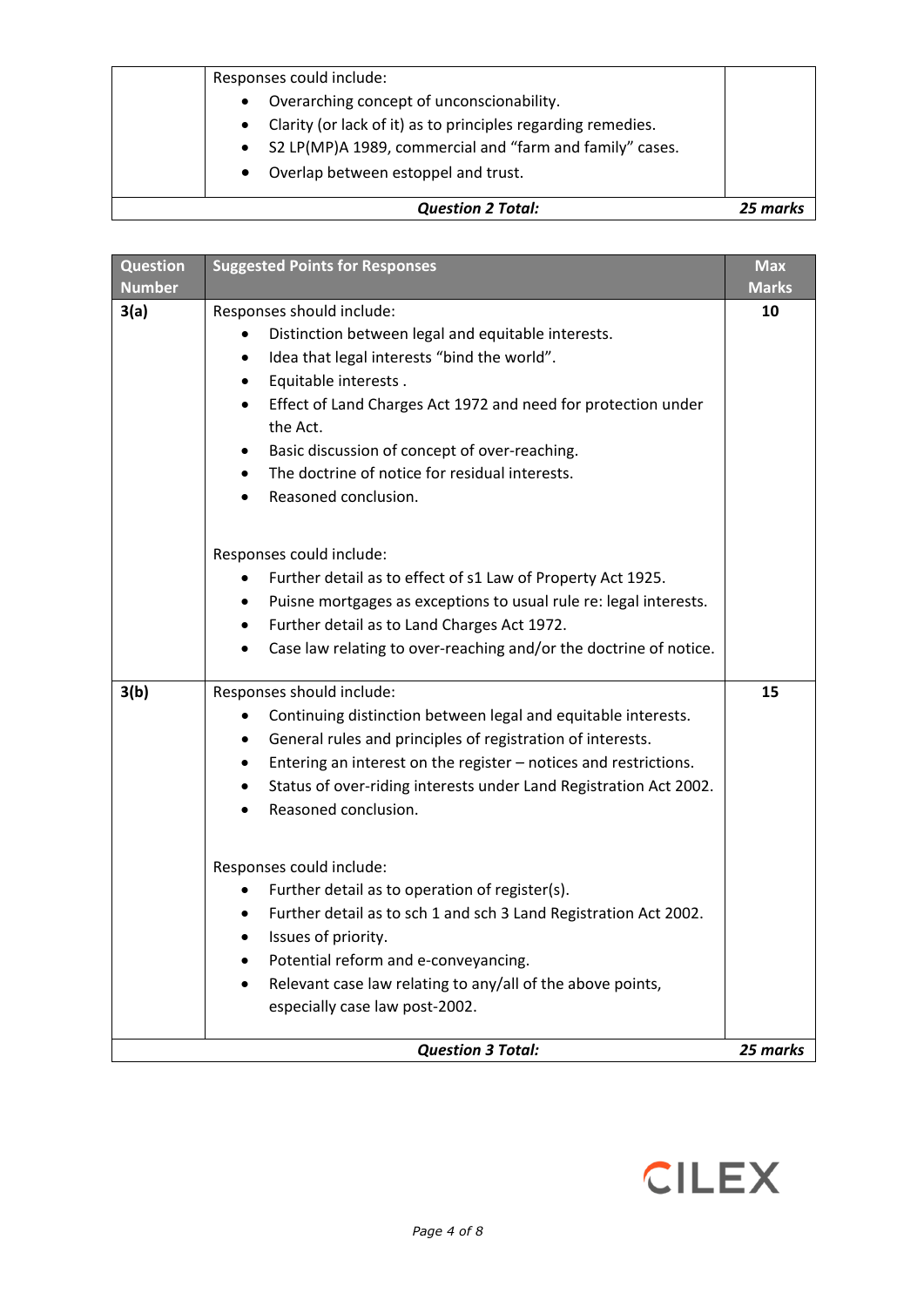| Responses should include:<br>25<br>4<br>Definition of a mortgage.<br>$\bullet$<br>Basic right to enter into possession in legal mortgage.<br>Recognition that no such right in equitable mortgage.<br>$\bullet$<br>Legal mortgage - right exercisable immediately.<br>$\bullet$<br>Direct restrictions on right, e.g. court's discretion, s36<br>$\bullet$<br>Administration of Justice Act 1970, FCA rules etc.<br>Practical disadvantages of possession, e.g. need to manage with<br>$\bullet$<br>due diligence, third parties, potential liability etc.<br>Discussion of right of sale - when arises and when exercisable.<br>$\bullet$<br>Restrictions/guidance on how power of sale exercised.<br>$\bullet$<br>Reasoned conclusion.<br>Responses could include:<br>Historic development of mortgages and changing policy<br>considerations in the area.<br>Impact of other principles on when mortgagor considered in<br>$\bullet$<br>breach e.g. no oppressive terms, undue influence etc.<br>Availability of alternative remedies for mortgagee.<br>٠<br>When possession may be available in equitable mortgage<br>$\bullet$<br>Pre-action Protocol for Possession Claims.<br>Further detail as to restrictions on right to possession - credit<br>breadth and/or depth.<br>Further detail as to right of sale and restrictions upon it - credit<br>$\bullet$<br>breadth and/or depth.<br>Relevant case law relating to any/all of the above points. | <b>Question</b><br><b>Number</b> | <b>Suggested Points for Responses</b> | <b>Max</b><br><b>Marks</b> |
|-------------------------------------------------------------------------------------------------------------------------------------------------------------------------------------------------------------------------------------------------------------------------------------------------------------------------------------------------------------------------------------------------------------------------------------------------------------------------------------------------------------------------------------------------------------------------------------------------------------------------------------------------------------------------------------------------------------------------------------------------------------------------------------------------------------------------------------------------------------------------------------------------------------------------------------------------------------------------------------------------------------------------------------------------------------------------------------------------------------------------------------------------------------------------------------------------------------------------------------------------------------------------------------------------------------------------------------------------------------------------------------------------------------------------------------------------------------|----------------------------------|---------------------------------------|----------------------------|
|                                                                                                                                                                                                                                                                                                                                                                                                                                                                                                                                                                                                                                                                                                                                                                                                                                                                                                                                                                                                                                                                                                                                                                                                                                                                                                                                                                                                                                                             |                                  |                                       |                            |
|                                                                                                                                                                                                                                                                                                                                                                                                                                                                                                                                                                                                                                                                                                                                                                                                                                                                                                                                                                                                                                                                                                                                                                                                                                                                                                                                                                                                                                                             |                                  |                                       |                            |

# **SECTION B**

| <b>Question</b> | <b>Suggested Points for Responses</b>                            | <b>Max</b>   |
|-----------------|------------------------------------------------------------------|--------------|
| <b>Number</b>   |                                                                  | <b>Marks</b> |
| 1               | Responses should include:                                        | 25           |
|                 | An explanation of the concept of an easement.                    |              |
|                 | Requirements for an easement to exist, as established in Re<br>٠ |              |
|                 | Ellenborough Park.                                               |              |
|                 | The ouster principle and easements of storage/parking.           |              |
|                 | Different methods of creation of easement.                       |              |
|                 | Formalities for creation of an express easement.                 |              |
|                 | Prescription as a method of creating an easement.                |              |
|                 | Application of the above to the facts.                           |              |
|                 | Responses could include:                                         |              |
|                 | Further detail as to relevant criteria.                          |              |
|                 |                                                                  |              |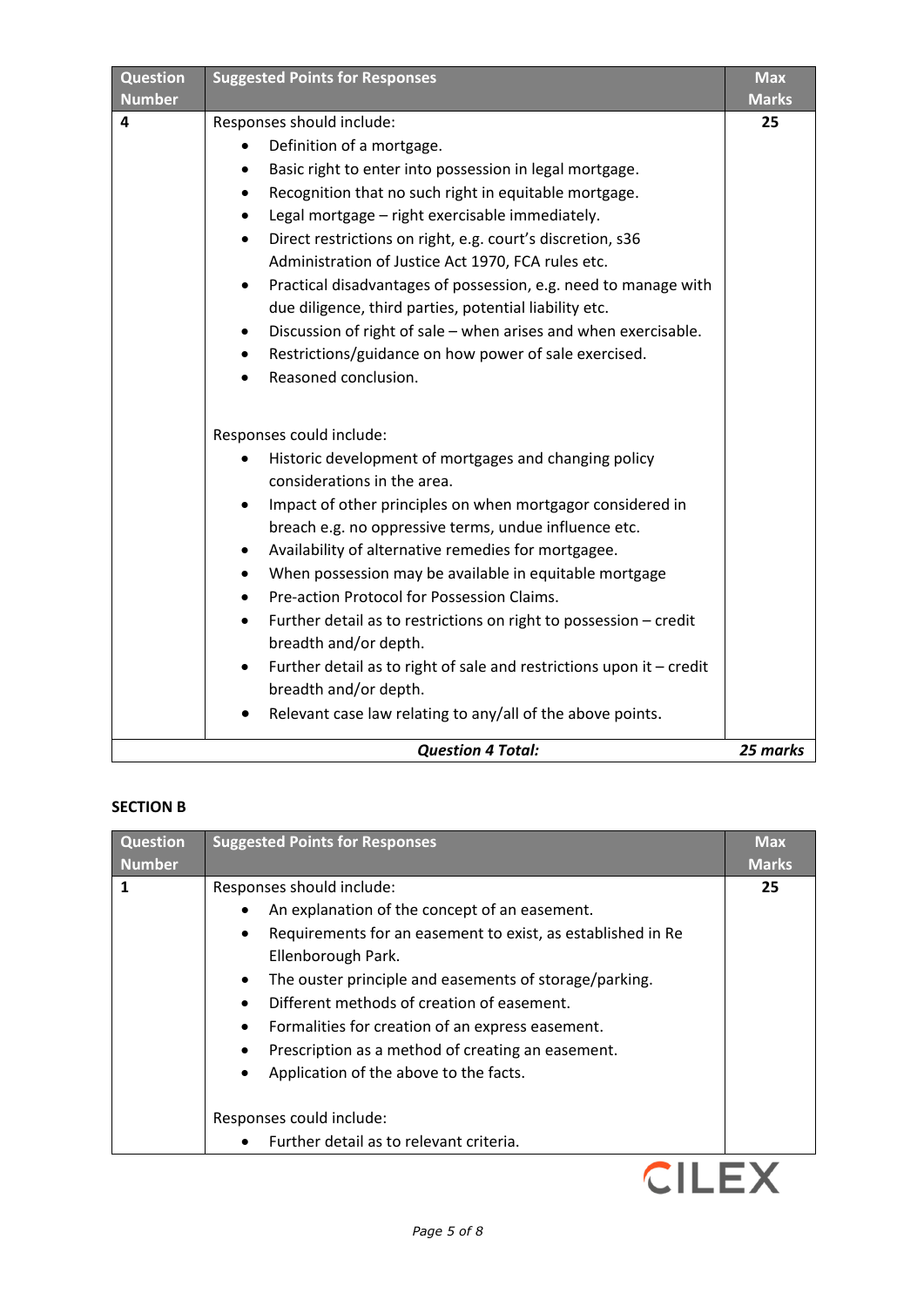|           | <b>Question 1 Total:</b>                                         | 25 marks |
|-----------|------------------------------------------------------------------|----------|
|           | Relevant case law illustrating principles outlined above         |          |
|           | Further detail as to methods of creation.<br>$\bullet$           |          |
|           | Batchelor v Marlow, Moncrief etc.).                              |          |
| $\bullet$ | Further detail as to car parking cases and modern approach (e.g. |          |

| <b>Question</b><br><b>Number</b> | <b>Suggested Points for Responses</b>                                                                                                                                                                                                                                                                                                                                                                                                                                    | <b>Max</b><br><b>Marks</b> |
|----------------------------------|--------------------------------------------------------------------------------------------------------------------------------------------------------------------------------------------------------------------------------------------------------------------------------------------------------------------------------------------------------------------------------------------------------------------------------------------------------------------------|----------------------------|
| 2(a)                             | Responses should include:<br>An explanation of the concept of land and what constitutes<br>land.<br>Discussion of principles relating to how far the landowner owns<br>land beneath the ground.<br>Application of the above to the facts.<br>Responses could include:<br>Relevant case law illustrating principles outlined above.                                                                                                                                       | 6                          |
| 2(b)                             | Responses should include:<br>Distinction between real and personal property.<br>٠<br>Recognition of the concept of relativity of title and the<br>$\bullet$<br>relevance of possession.<br>Application of the above to the facts.<br>Responses could include:<br>Finding of objects by employees or servants of the landowner.<br>٠<br>Finding of objects that may be the proceeds of crime.<br>Relevant case law illustrating principles outlined above.                | $\overline{\mathbf{z}}$    |
| 2(c)                             | Responses should include:<br>Distinction between real and personal property.<br>$\bullet$<br>Reference to tests developed to distinguish between fixtures<br>and chattels.<br>Application of the above to the facts.<br>Responses could include:<br>Further detail as to different tests used for distinguishing<br>fixtures and chattels.<br>The "modern approach" in cases such as Botham and Elitestone.<br>Relevant case law illustrating principles outlined above. | 12<br>25 marks             |
| <b>Question 2 Total:</b>         |                                                                                                                                                                                                                                                                                                                                                                                                                                                                          |                            |

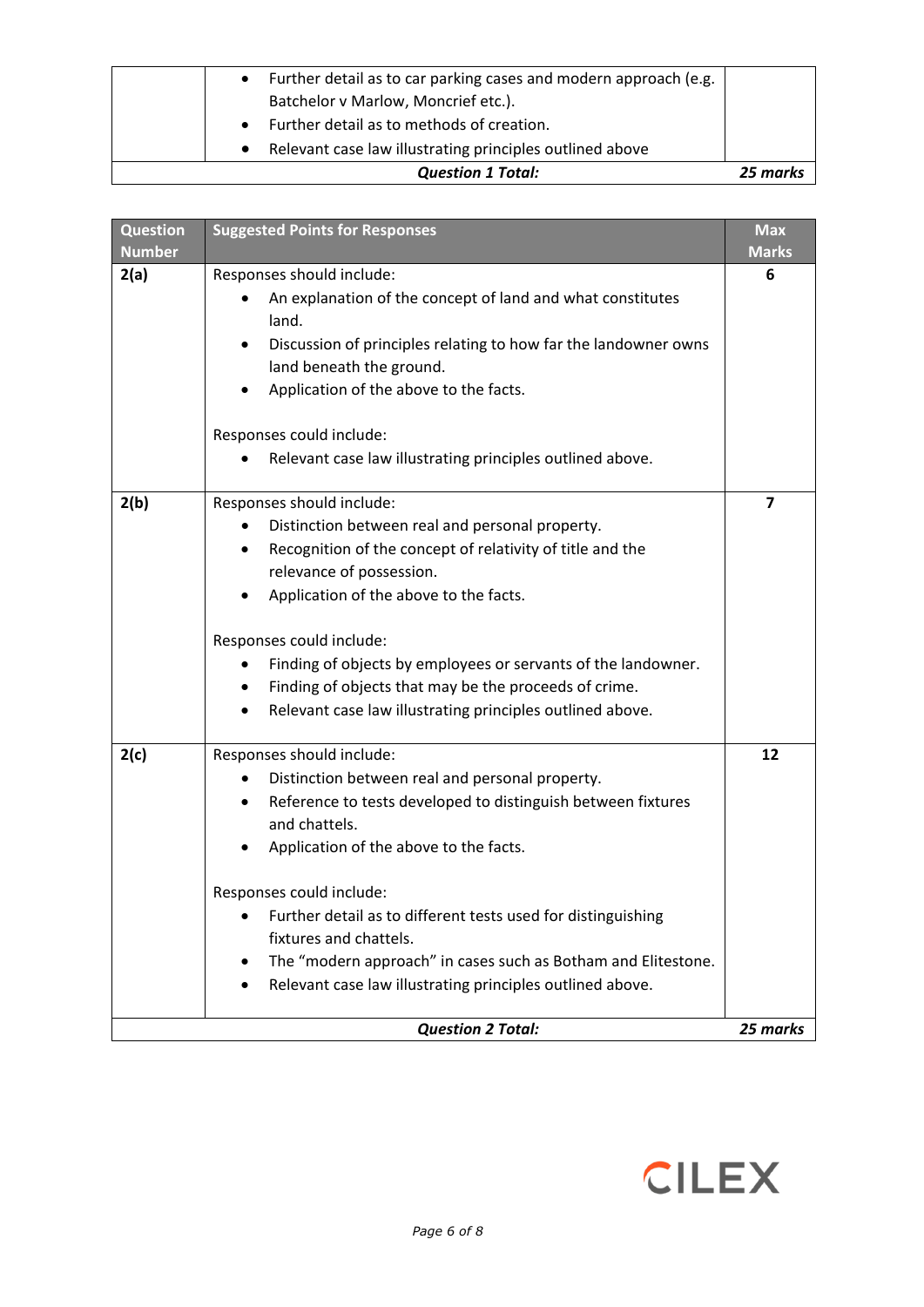| <b>Question</b><br><b>Number</b> | <b>Suggested Points for Responses</b>                                                                                                                                                                                                                                                                                                                                                                                                                                                                                                                                                                                                                                                                                                                                                                                                                                                                                                                                                                                                                                                                                                                                                                                                                                                                                                                                             | <b>Max</b><br><b>Marks</b> |
|----------------------------------|-----------------------------------------------------------------------------------------------------------------------------------------------------------------------------------------------------------------------------------------------------------------------------------------------------------------------------------------------------------------------------------------------------------------------------------------------------------------------------------------------------------------------------------------------------------------------------------------------------------------------------------------------------------------------------------------------------------------------------------------------------------------------------------------------------------------------------------------------------------------------------------------------------------------------------------------------------------------------------------------------------------------------------------------------------------------------------------------------------------------------------------------------------------------------------------------------------------------------------------------------------------------------------------------------------------------------------------------------------------------------------------|----------------------------|
| 3                                | Responses should include:<br>Definition of lease and licence, reasons for distinguishing.<br>Requirements of a valid lease: exclusive possession, certainty of<br>٠<br>term.<br>Traditional approach based on the contract.<br>٠<br>Street v Mountford and similar cases - looking at "reality" of the<br>$\bullet$<br>agreement. Focus on exclusive possession.<br>Discussion of exclusive possession, with case law both pre- and<br>٠<br>post-Street.<br>Basic formalities for creating leasehold estate.<br>$\bullet$<br>Basic distinction between legal and equitable leases.<br>$\bullet$<br>Concept of over-riding interests.<br>$\bullet$<br>Application of above law to facts.<br>٠<br>Reasoned conclusions.<br>Responses could include:<br>Further detail as to importance of lease/licence distinction.<br>Discussion of "exceptional circumstances" where exclusive<br>$\bullet$<br>possession will not create a lease, including service occupancy.<br>Detailed discussion of formalities for creation of leasehold,<br>especially regarding Law of Property (Miscellaneous Provisions)<br>Act 1989 and s54(2) Law of Property Act 1925.<br>Detailed discussion of effect of creating equitable lease and<br>$\bullet$<br>potential status as over-riding interest under Land Registration<br>Act 2002.<br>Relevant case law illustrating principles outlined above. | 25                         |
|                                  | <b>Question 3 Total:</b>                                                                                                                                                                                                                                                                                                                                                                                                                                                                                                                                                                                                                                                                                                                                                                                                                                                                                                                                                                                                                                                                                                                                                                                                                                                                                                                                                          | 25 marks                   |

| <b>Question</b> | <b>Suggested Points for Responses</b>                                                                                                                                                                                                                                                                                    | <b>Max</b>   |
|-----------------|--------------------------------------------------------------------------------------------------------------------------------------------------------------------------------------------------------------------------------------------------------------------------------------------------------------------------|--------------|
| <b>Number</b>   |                                                                                                                                                                                                                                                                                                                          | <b>Marks</b> |
| 4(a)            | Responses should include:<br>Explanation of freehold covenants and their use.<br>Identification of how both benefit and burden of covenants<br>must pass, either in law or in equity.                                                                                                                                    | 18           |
|                 | Rules relating to passing of the burden in law.<br>$\bullet$<br>Rules relating to passing of the benefit in law.<br>٠<br>Rules relating to passing of the burden in equity.<br>$\bullet$<br>Rules relating to pass of the benefit in equity.<br>$\bullet$<br>Application of above law to facts.<br>Reasoned conclusions. |              |
|                 | Responses could include:<br>Further detail as to each element of the rules.<br>Exception of "mutual benefit and burden".<br>٠                                                                                                                                                                                            |              |
|                 |                                                                                                                                                                                                                                                                                                                          |              |